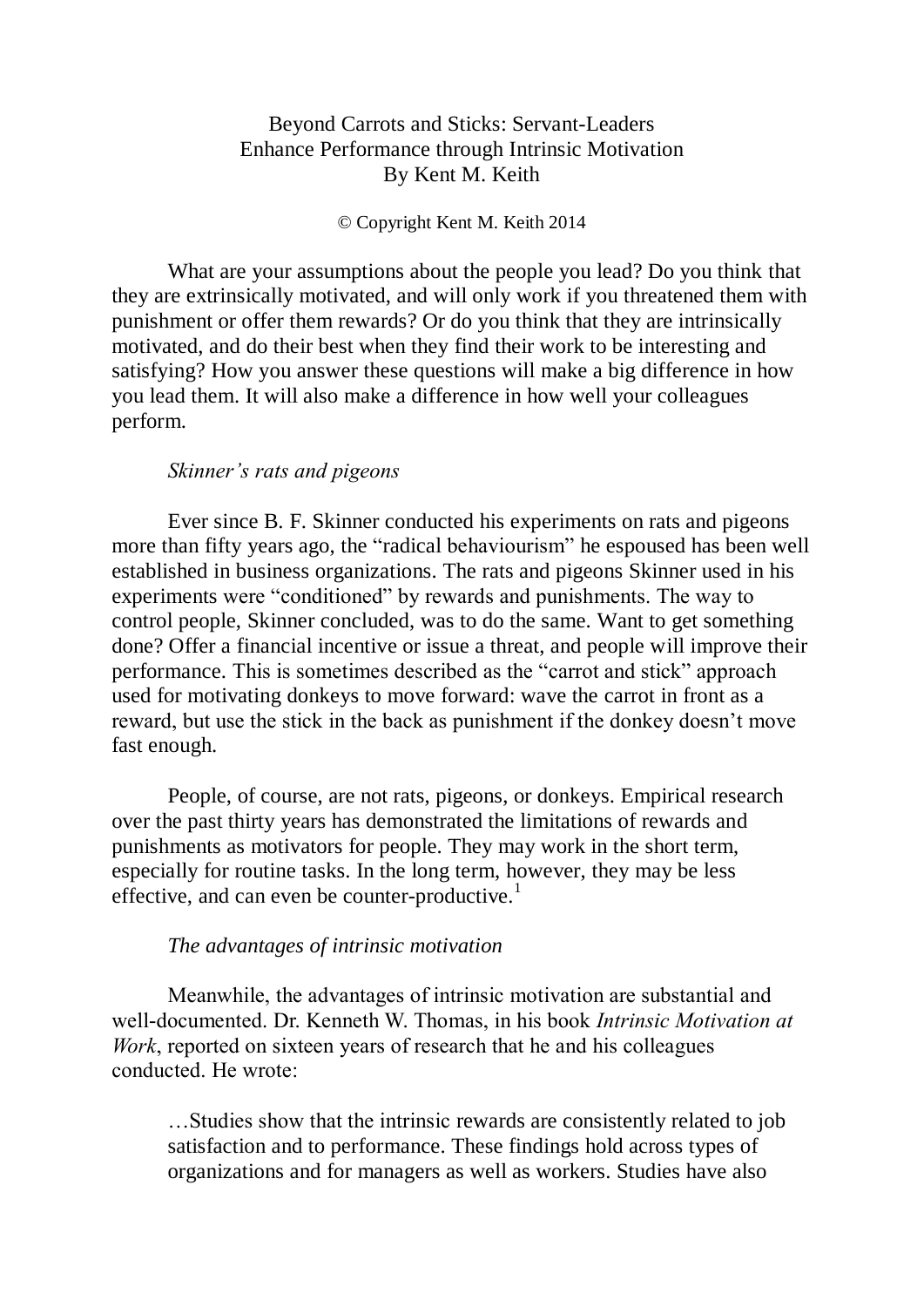shown that the intrinsic rewards are related to innovativeness, commitment to the organization, and reduced stress.

James M. Kouzes and Barry Z. Posner, in their book, *The Leadership Challenge,* wrote:

…The research is very clear. External motivation is more likely to create conditions of compliance or defiance; self-motivation produces far superior results. There's even an added bonus. People who are self-motivated will keep working toward a result even if there's no reward, but people who are externally controlled are likely to stop trying once the rewards or punishments are removed…

Kouzes and Posner concluded that leaders must foster conditions under which everyone will do things because they *want* to, not because they *have* to. Thomas explained: "We are now at the point where the biggest gains will come from systematically improving intrinsic rewards—making the work itself more fulfilling and energizing so that workers don't want to leave it." $^2$ 

## *Hygiene Factors and Motivating Factors*

One of the most-read articles in the history of the *Harvard Business Review* is an article by Frederick Herzberg entitled "One More Time: How Do You Motivate Employees?"<sup>3</sup> Herzberg believed that the factors that led to extreme *satisfaction* at work were achievement, recognition, the work itself, responsibility, advancement, and growth. He called these factors "motivators" that are intrinsic to the job. The factors that led to extreme *dissatisfaction* on the job were company policy and administration, supervision, relationship with the supervisor, work conditions, salary, relationships with peers, personal life, relationships with subordinates, status, and security. He called these factors "hygiene" factors that are extrinsic to the job.

Herzberg argued that the factors that produce job satisfaction and the factors that produce job dissatisfaction are not the opposite of each other. They represent different sets of human needs. The hygiene or extrinsic factors were the primary cause of unhappiness on the job. Employers need to get the hygiene factors right so that employees will not be dissatisfied. Salaries, for example, need to be fair, so employees will not be unhappy.

While the hygiene factors are important, getting them right may not be enough to make employees happy and motivated. According to Herzberg, what motivates people and makes them happy is another set of factors, the job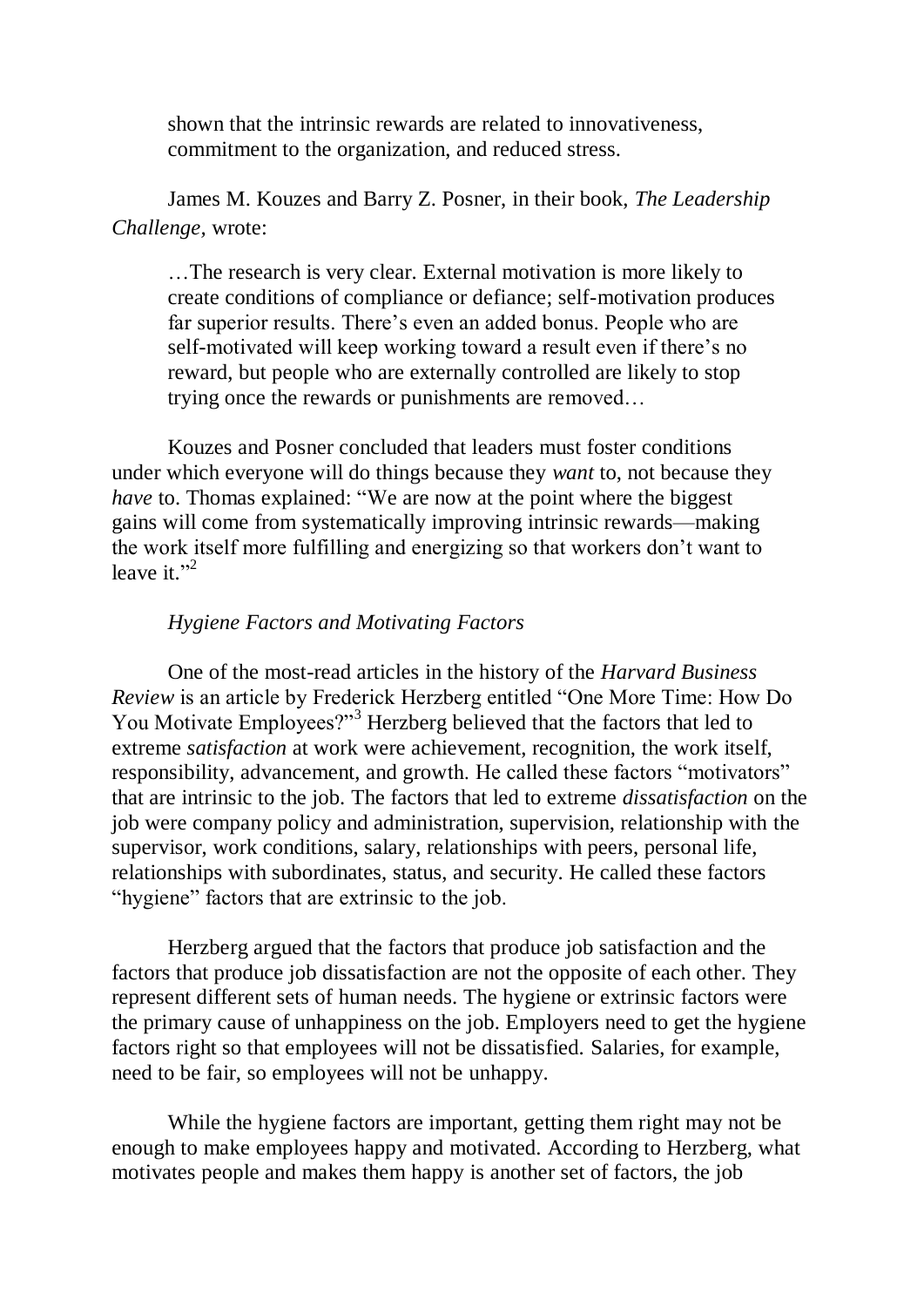content factors—achievement, recognition, the work itself, responsibility, advancement, and growth. He concluded: "If only a small percentage of the time and money that is now devoted to hygiene…were given to job enrichment efforts, the return in human satisfaction and economic gain would be one of the largest dividends that industry and society have ever reaped through their efforts at better personnel management."

## *Motivation and Servant Leadership*

Robert K. Greenleaf, who launched the modern servant leadership movement, worked for AT&T from 1926 to 1964, years in which AT&T was one of the largest corporations in the world. As the Director of Management Research for AT&T, he was directly involved in employee research, as well as training, educating, and evaluating company managers. As a result of his extensive experience with business leaders, Greenleaf focused on *intrinsic* motivation, especially the motivating factors of growth and the meaning of the work itself.

Herzberg believed that "motivation is based on growth needs. It is an internal engine, and its benefits show up over a long period of time." Greenleaf agreed. In his classic essay, *The Servant as Leader,* Greenleaf urged servantleaders to focus on growth. His test for the effective servant-leader was: "Do those served grow as persons?" Helping people grow is a key concept in servant leadership, and a key to organizational growth and greatness (see *Today's Manager*, March 2013).

Kenneth W. Thomas and his colleagues identified four intrinsic rewards at work: (1) a sense of meaningfulness, (2) a sense of choice, (3) a sense of competence, and (4) a sense of progress. Servant-leaders attend to all these intrinsic rewards. They help their colleagues to find meaning in their service to each other and their customers. They build competence through training and development. Then they unleash their colleagues, encouraging them to make more choices. Finally, they coach and mentor their colleagues, providing feedback and marking their progress.

Greenleaf said that servant leadership starts with the desire to serve. The desire to help others is known as "prosocial motivation." Research conducted by Adam M. Grant, a professor of management at the Wharton School, concluded that when intrinsic motivation and prosocial motivation are both present, employees display higher levels of persistence, performance, and productivity.<sup>4</sup> The desire to serve is an important motivating factor.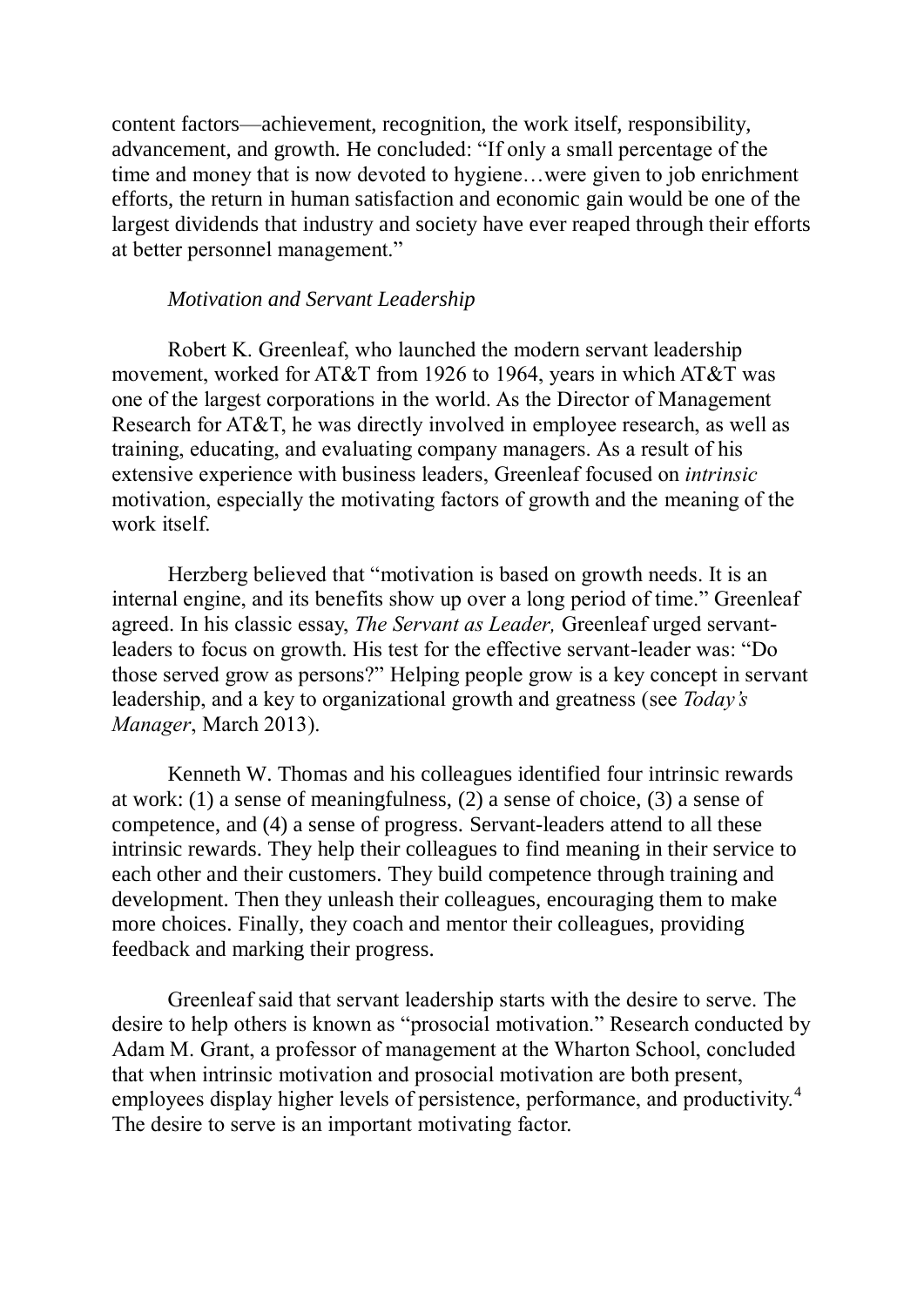# *Meaningful work*

Greenleaf gave special attention to the meaningfulness of the work itself. He proposed what he called a new business ethic:

*the work exists for the person as much as the person exists for the work.* Put another way, the business exists as much to provide meaningful work to the person as it exists to provide a product or service to the customer.<sup>5</sup>

Thomas said that "a sense of meaningfulness" arises from the opportunity to pursue a worthy purpose or valuable mission, one that matters in the larger scheme of things. He noted that "organizations now find themselves competing to attract and retain workers on the basis of the meaningfulness of their work."

Greenleaf believed that for anything great to happen, there must be a great dream—a mission or vision great enough to unify an organization and employees. For Greenleaf, that dream was about creating a more just, caring, and productive society, with more creative opportunities for its people. As Eisenstat and colleagues reported in their *Harvard Business Review* article: "High-commitment high-performance CEOs understand that being part of an enterprise that is helping to create a better world unleashes the commitment and energy of their people."<sup>6</sup>

## *The best results*

As Dr. Robert Liden has reported (*Today's Manager*, March 2014), scientific research has shown many advantages of servant leadership, including more effective teams, more fairness in the workplace, and enhanced employee performance, commitment, and community citizenship. Given the servantleader's focus on intrinsic motivation, it is not surprising that servant leadership also results in greater job satisfaction, more organizational citizenship behaviors (voluntarily pitching in to get things done), and more helpful and creative employees. Research conducted by Dr. Liden and his colleagues in Singapore demonstrated that servant-leaders enhanced the prosocial motivation of their followers. To put it simply, employees are more motivated when they work for servant-leaders and focus on serving others.

It is tempting to rely on the carrots and sticks. It is also easy to think that if the hygiene factors are in place, all will be well. As important as extrinsic motivation may be, it is not enough. Intrinsic and prosocial motivation yield the best results. Leaders should focus on growing employees and enriching their jobs with intrinsic rewards and opportunities to serve. That's what servantleaders do.